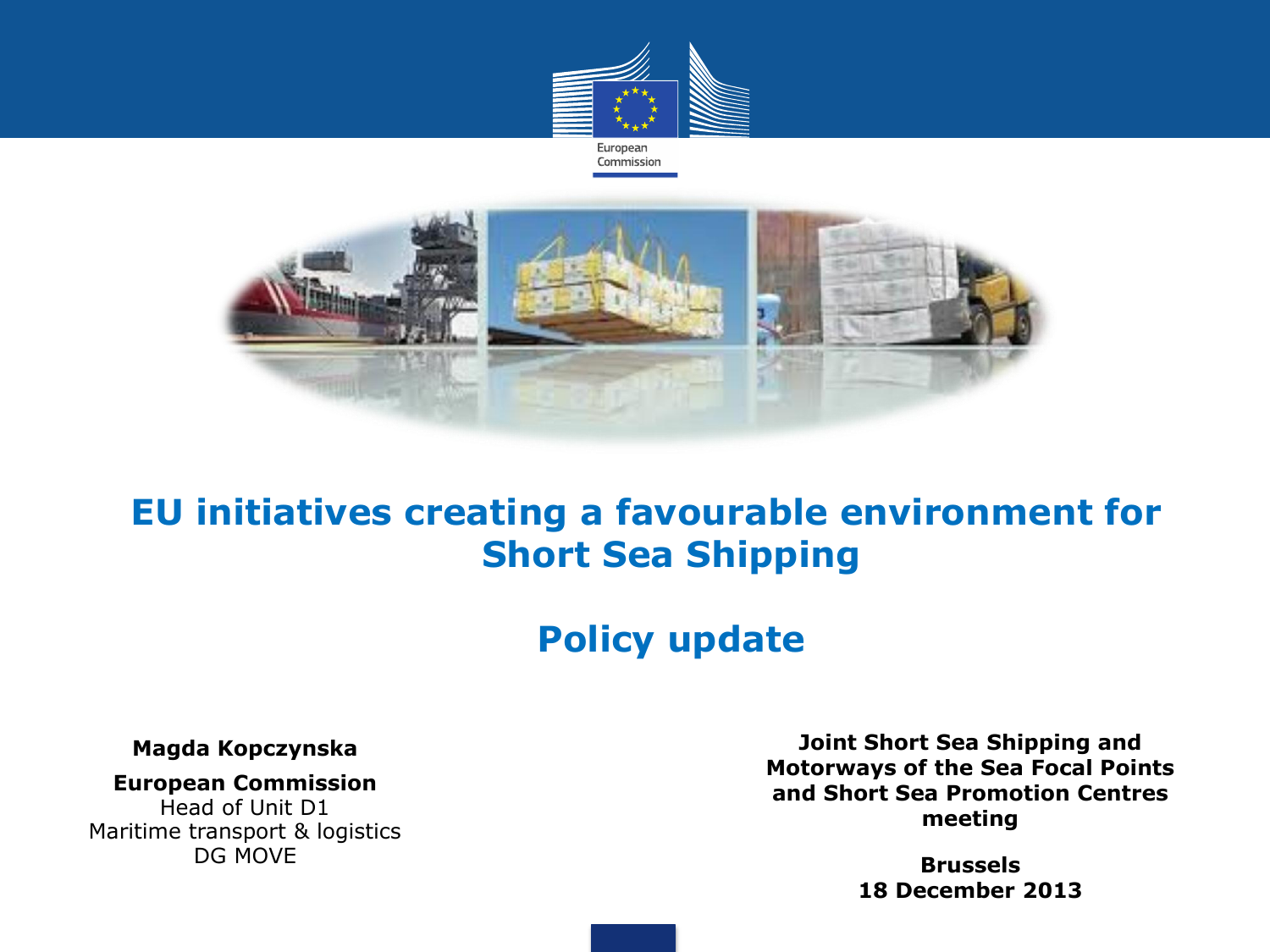

# **Outline**

- **Blue Belt initiative**
- **Implementation of the Reporting formalities Directive**
- **e-Maritime initiative**
- **Motorways of the sea**
- **Statistics**
- **Marco Polo**
- **Pilotage Exemption Certificates (PECs)**
- **Sustainable Waterborne Transport Toolbox (SWTT)**
- **European Sustainable Shipping Forum (ESSF)**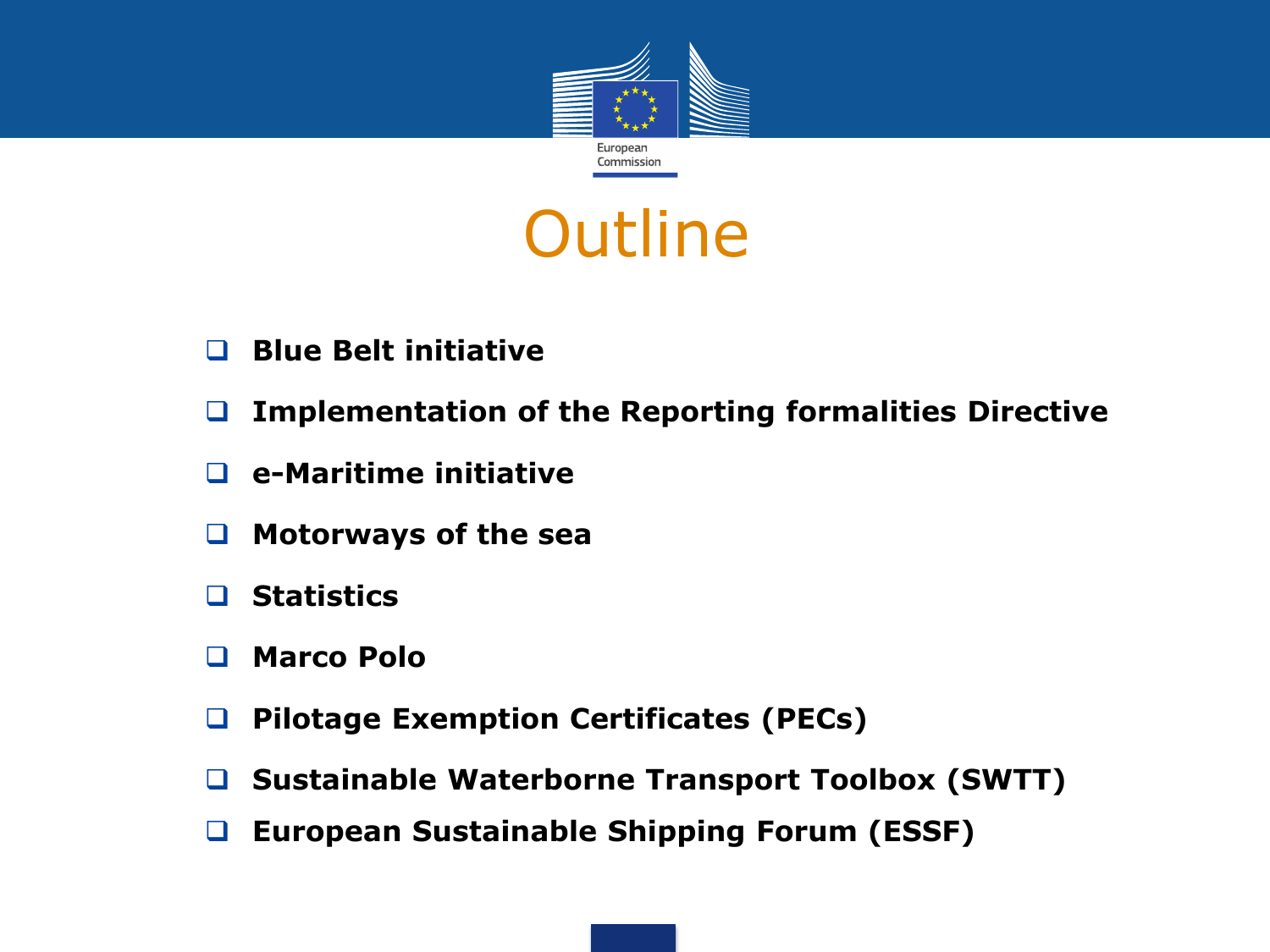

# Blue Belt initiative

- **Q** 8 July 2013 : adoption of the Communication "Blue Belt, a Single Transport Area for shipping"
- **□** 5 November 2013 : adoption of an Implementing Act of the customs code to enhance the current scheme for Regular Shipping Services
- $\Box$  Discussions with stakeholders on the establishment of an e-Manifest ongoing, aiming at:
	- Meeting objectives Single Market Act II and the Blue Belt Communication by June 2015
	- **Harmonization of the e-Manifest embedded in EU legislation**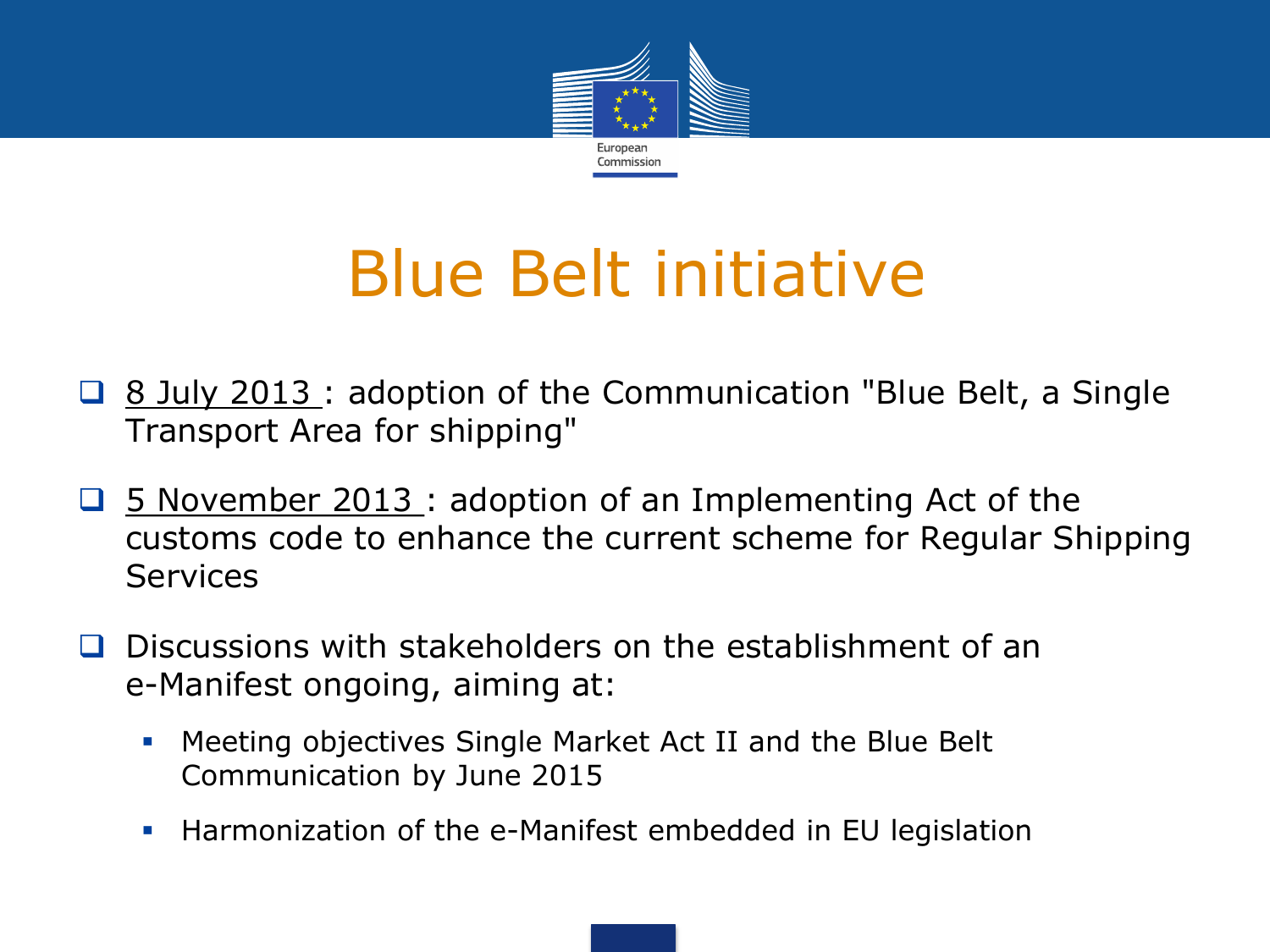

# Reporting formalities Directive Implementation

- 2 meetings of the eMS group (June December)
- 1 meeting on data mapping and functionalities (Sept.)
- Development by EMSA of a protocol for information exchange between MS via SafeSeaNet (future SSN v.3)
- $\Box$  Pending agreement on technical specifications for the development of National Single Windows (work on cargo related information to be soon completed)
- EC preparing report to EP and Council on RFD implementation, by 1st quarter 2014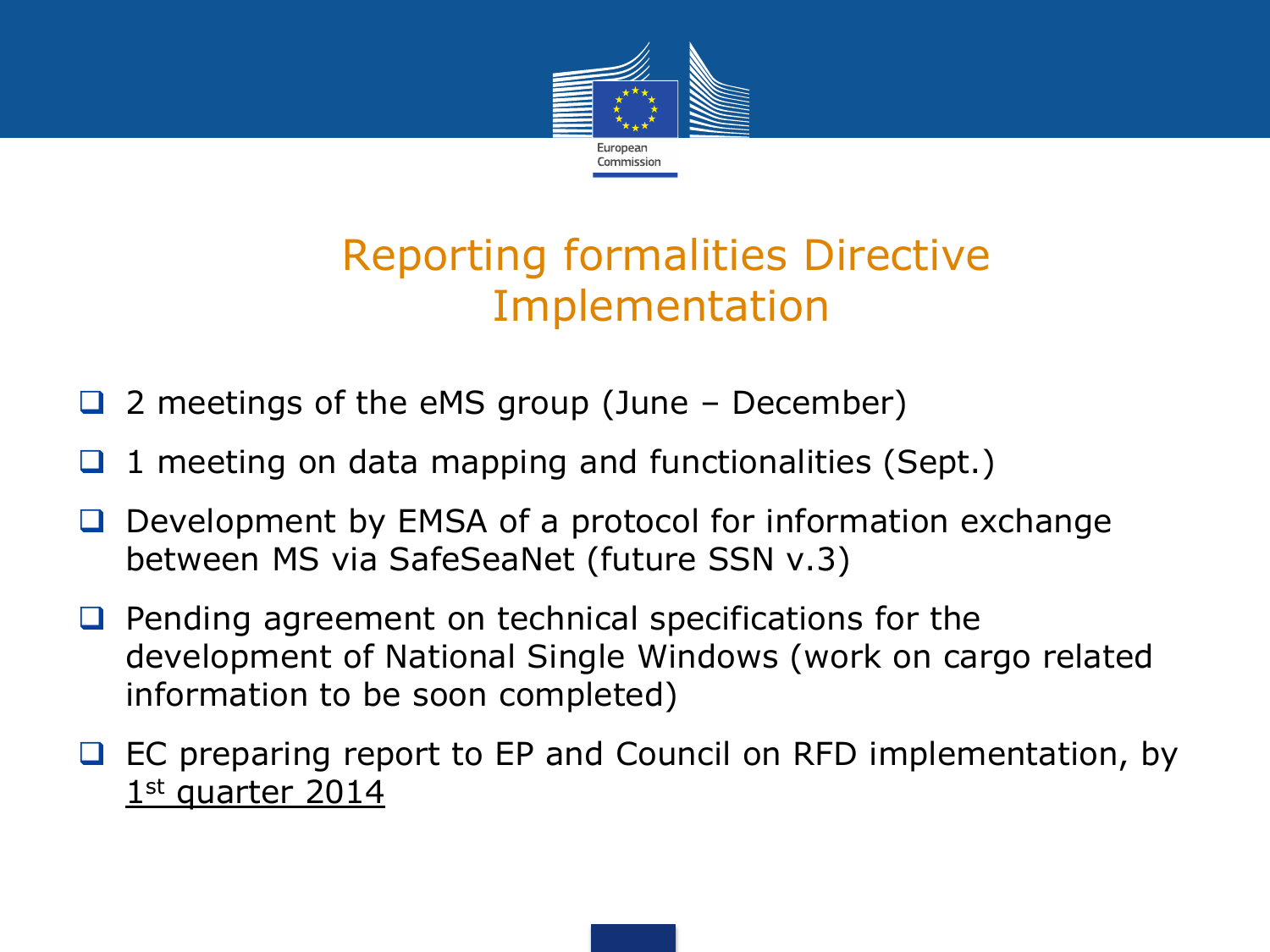

# e-Maritime initiative

- $\Box$  Adoption of RFD and VTMIS Directive = milestones for general use of ICT in maritime transport
- $\Box$  Objective of e-Maritime initiative :
	- **•** Optimizing ship and cargo related port processes
	- **Reducing administrative burden**
- $\Box$  Method : propose improvements in electronic communication between different actors and simplifications
- Launch of formal work with stakeholder community in 2014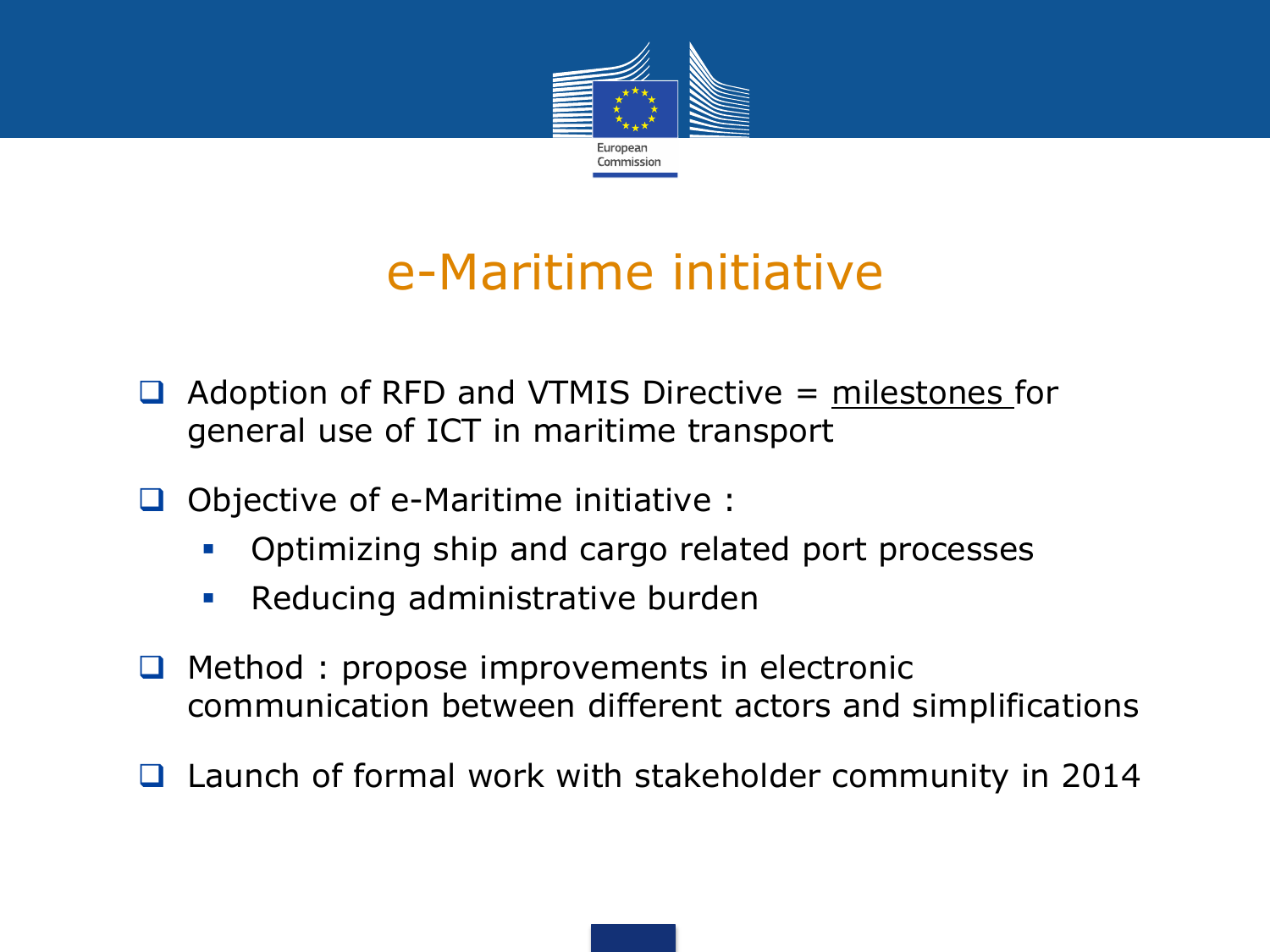

# Motorways of the sea

- $\Box$  MoS projects to support maritime links + extending hinterland + activities of wider benefit
- Importance of MoS concept reconfirmed in "Roadmap for a single European transport" (2011)+ in revised TEN-T guidelines
- $\Box$  Inclusion of third country dimension in revised guidelines
- □ Study on MoS concept:
	- development + evaluation since 2001
	- Identification of possible ways to improve alignment with EU policies as well as utilisation within EU funding programmes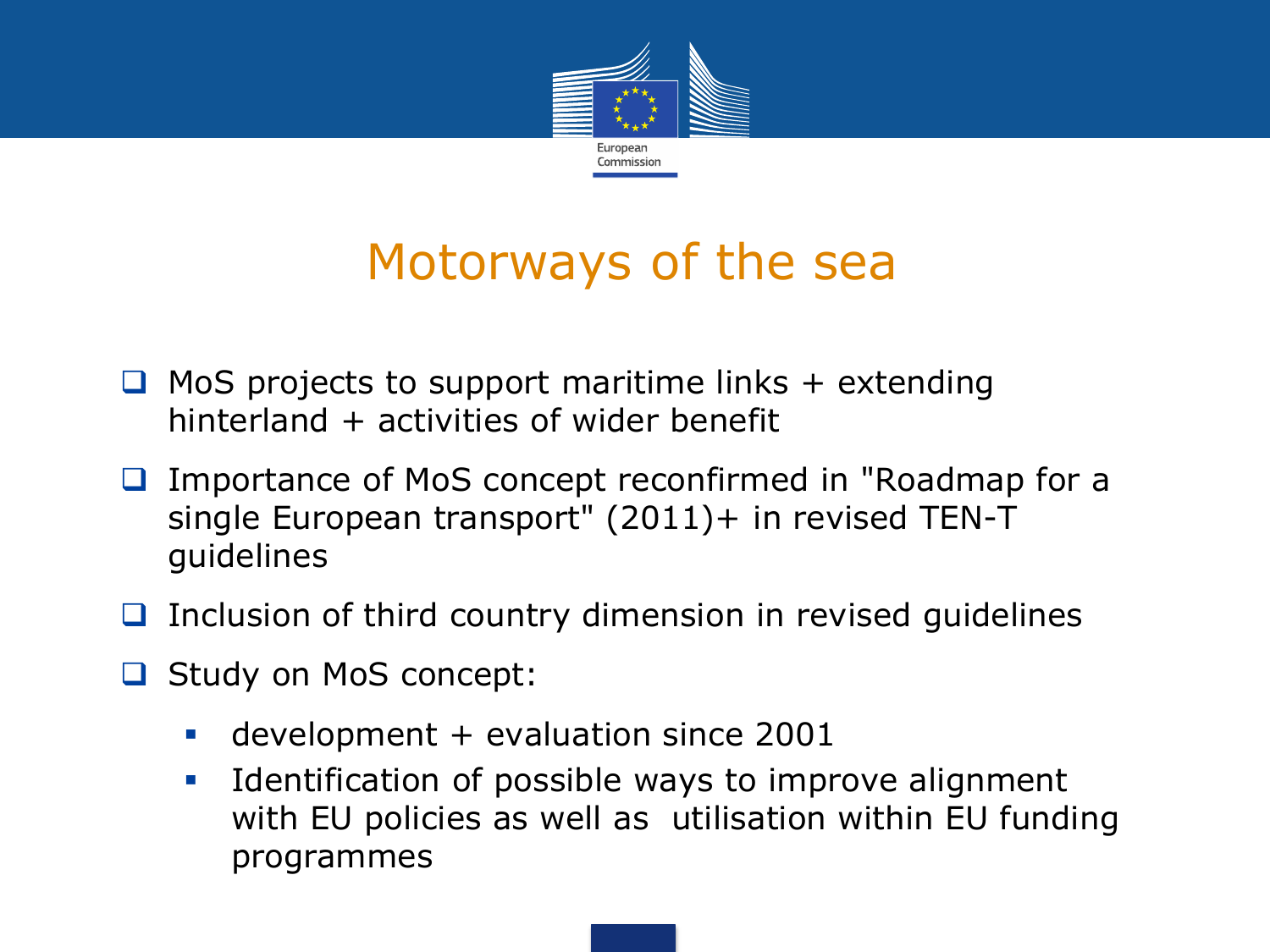

# **Statistics**

Working group ESTAT–DG MOVE–EMSA (obtaining sectorial data on SSS and environmental performance of shipping) - 2<sup>nd</sup> meeting October 2013 :

- $\Box$  Sectorial data for maritime cabotage and island traffic can be provided by ESTAT
- Sectorial data for feeder traffic:
	- no data available in most Member States
	- **DG MOVE in cooperation with ESTAT working on more** precise definition
- $\Box$  Environmental factors : ESTAT ongoing project on establishing a methodology for estimating maritime emissions at EU level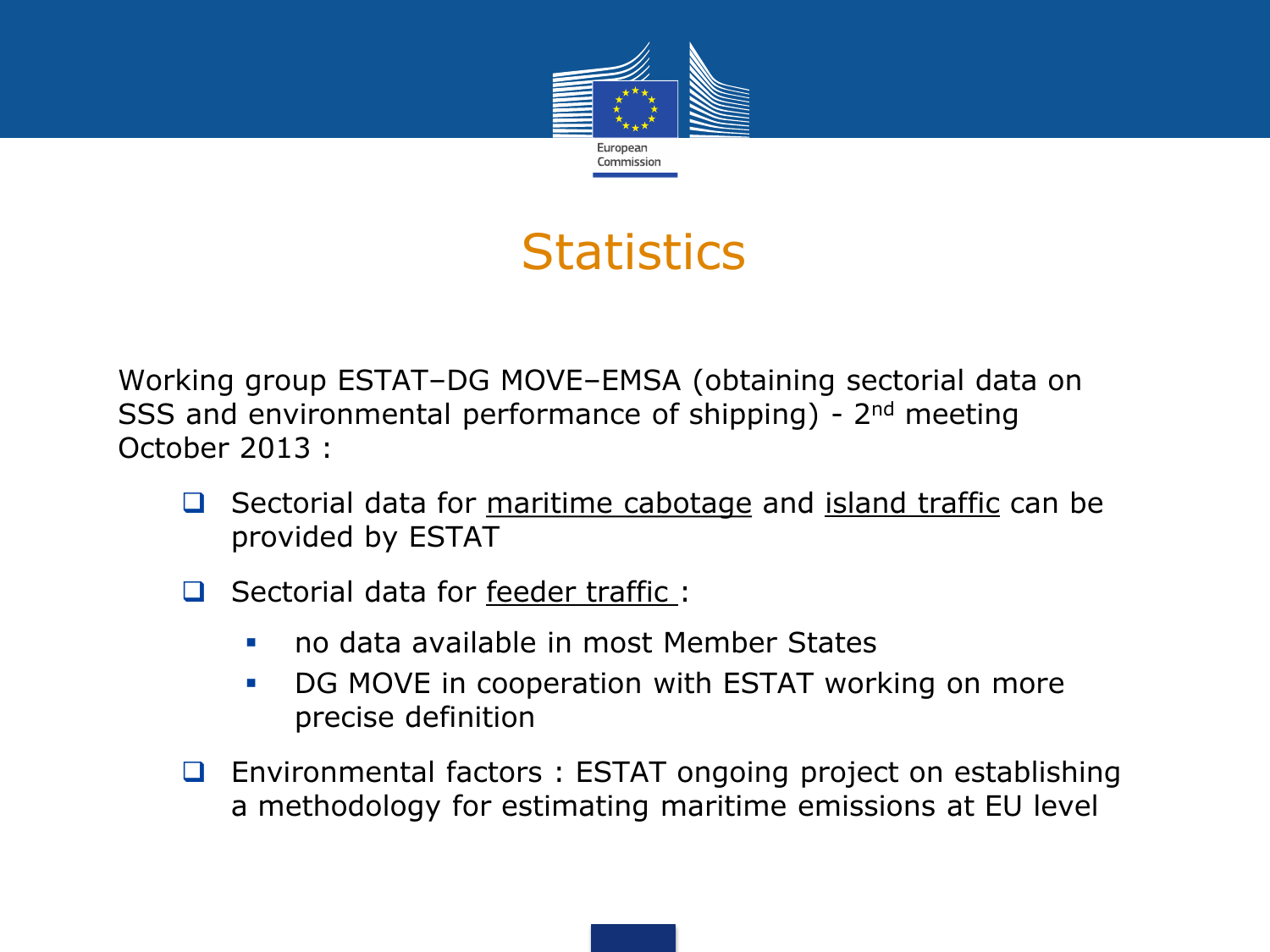

# Marco Polo

- Last call of existing Marco Polo programme closed August 2013, notification of results early 2014, contracting March/April 2014
- Marco Polo legacy from EACI to INEA (Innovation and Networks Executive Agency = successor of TEN-TEA) on 01/01/2014
- $\Box$  Marco Polo in its current design will be discontinued
- $\Box$  Commission proposed new support scheme for freight transport services under revised TEN-T using CEF
- $\Box$  Ex-ante assessment launched by Commission in September 2013, aiming at identifying rationale, detailed actions and funding criteria.
- $\Box$  New instrument will focus on innovative and sustainable freight transport services, allowing for participation of single mode operators.
- $\Box$  Modal shift is maintained as only one amongst several policy objectives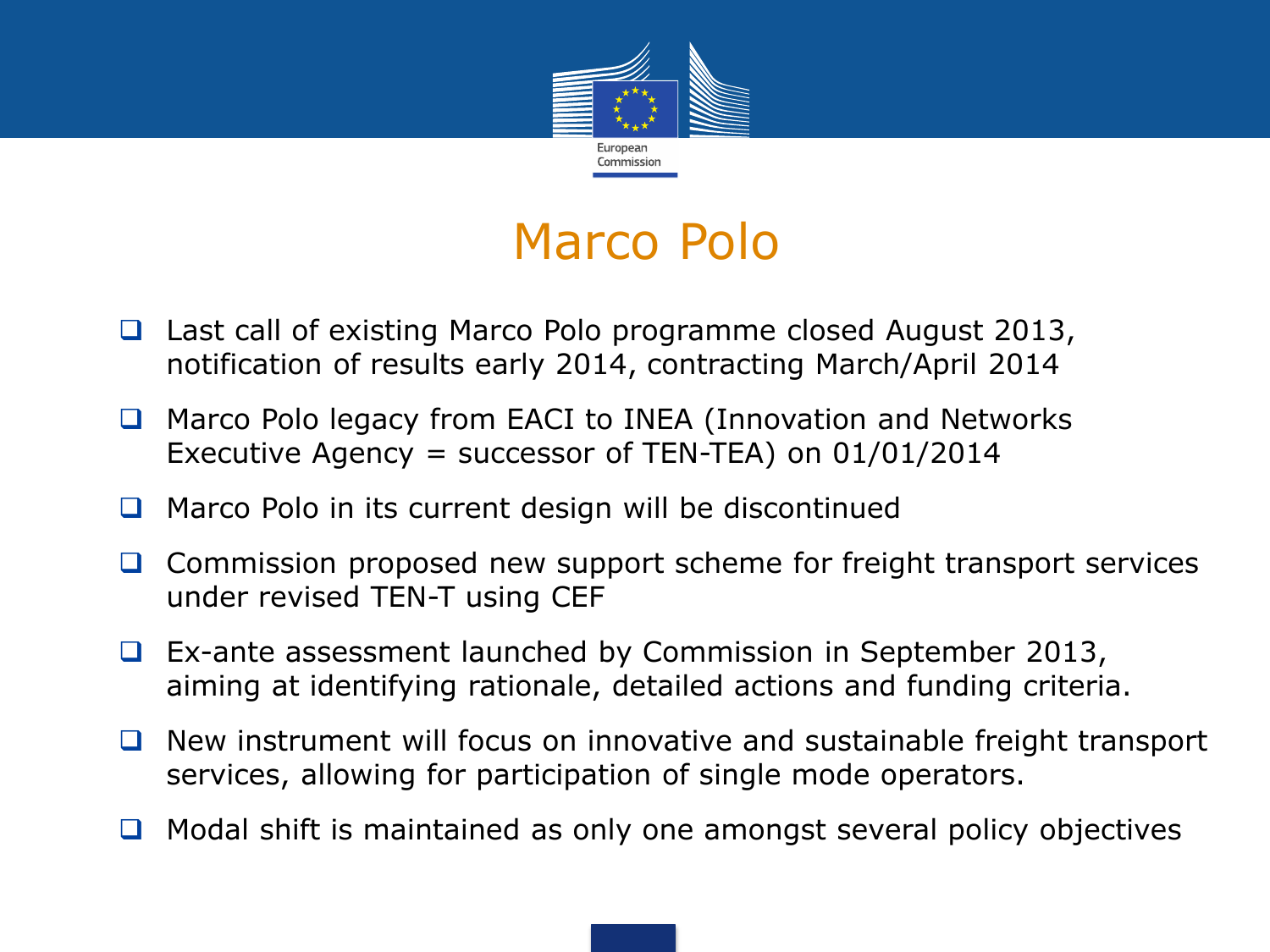

# Pilotage Exemption Certificates (PECs)

- □ 2010 : joint EP-Council-EC agreement on need for Commission to examine the possibility of introducing a harmonised framework on granting PECs in the EU
- Commission was asked to report to  $EP + Count$  Council on its findings  $+$ propose further actions if appropriate
- Results of a preparatory study in  $2011-2012$ :
	- no harmonised approach towards granting PECs in the EU
	- No significant difference in the number of accidents when comparing vessels with PEC holders versus vessels with pilots on board.
- $\Box$  Impact Assessment started by DG MOVE to prepare an initiative proposal (legal proposal or recommendation) to be adopted by summer 2014.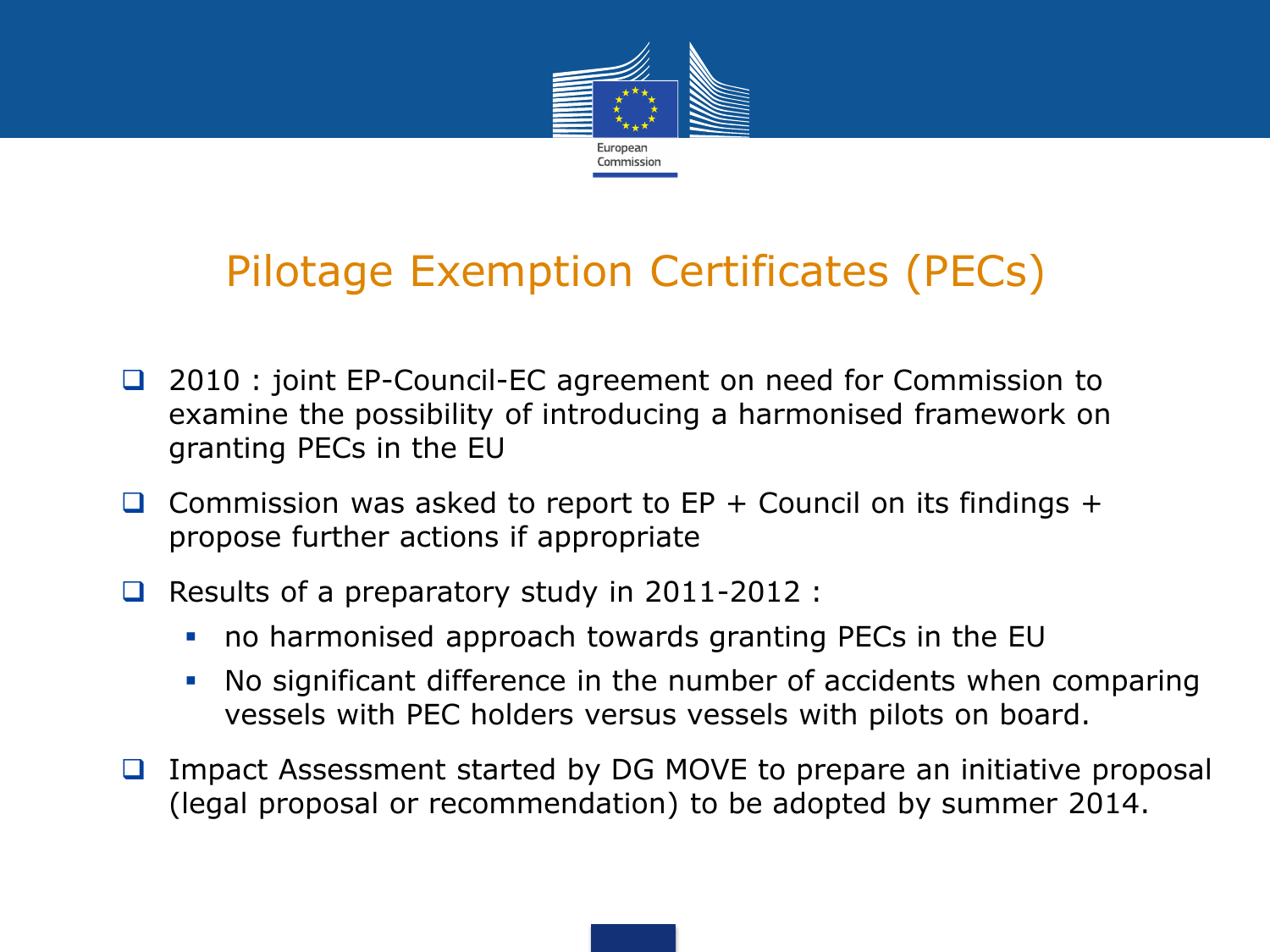

## Sustainable Waterborne Transport Toolbox

- □ 28/06/2013 : Publication by the Commission of the first Progress Report on the implementation of the Toolbox
- $\Box$  The Progress report outlines accomplishments as well as challenges hampering the implementation of the measures
- $\Box$  Focus was placed on a better use of existing financial instruments towards improving the environmental performance of shipping
- Under TEN-T (Ports and MoS 2007-2013 framework) 145 Mio  $\epsilon$  was allocated towards greening the image of maritime transport (whereof  $+/-$  70% the last 2 years since the publication of the amended Sulphur Directive + Toolbox)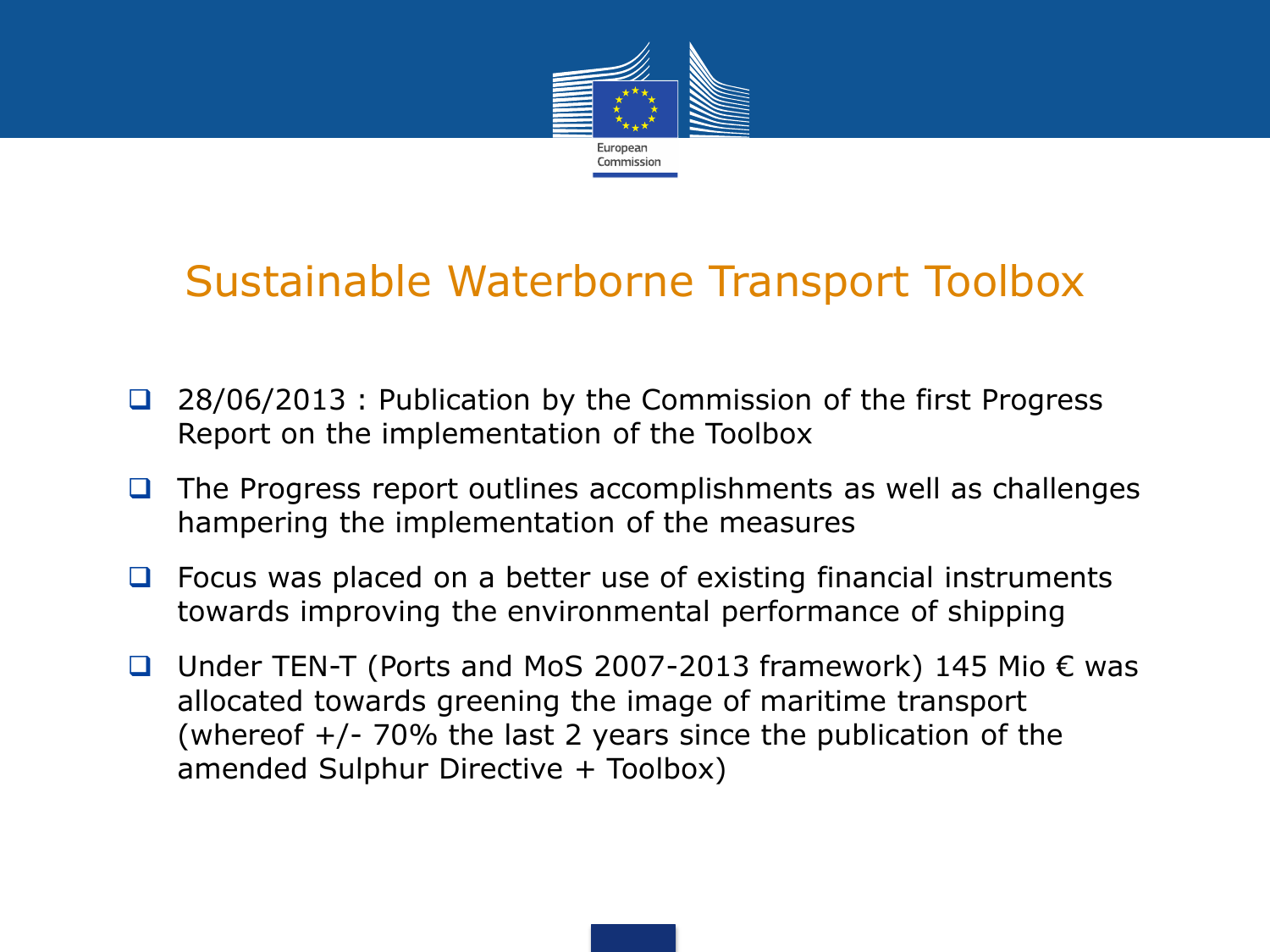

# European Sustainable Shipping Forum (ESSF)

- $\Box$  24/09/2013 : publication by the Commission of a relevant Decision on setting-up the EESF
- $\Box$  The ESSF aims at :
	- a) Creating the framework conditions for the use of marine LNG as ship fuel
	- b) Creating the framework conditions for the use of scrubbing technology in shipping
	- c) Providing guidance on the implementation of the Sulphur Directive
	- d) Exploring and evaluating all the available financing opportunities
	- e) Coordinating research and development activities and encouraging innovation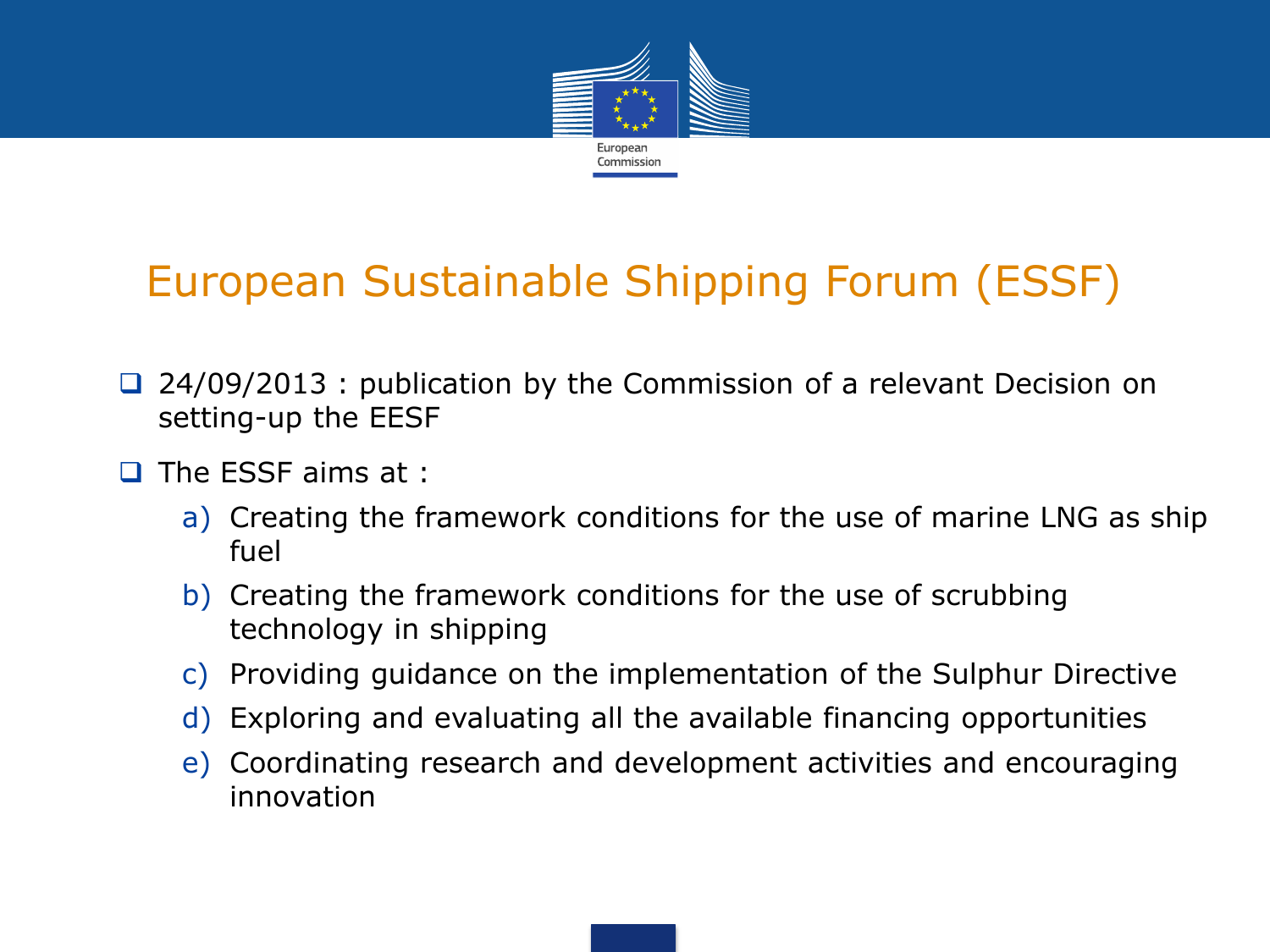

## Sustainable Waterborne Transport Toolbox

- The ESSF Plenary consists of **60 members** (28 MS + 32 Industry stakeholders appointed through an evaluation followed a Call for Applications). **SPC Greece and SPC Spain participate in the ESSF Plenary**
- 27/11/2013 : ESSF first plenary meeting
- $\Box$  11-13/12/2013 : first meetings of the 3 Sub-Groups on LNG, Scrubbing Technology and on the Implementation of the Sulphur Directive
- **□** January 2014 : first meetings of the Financing and Research and Innovation Sub-Groups